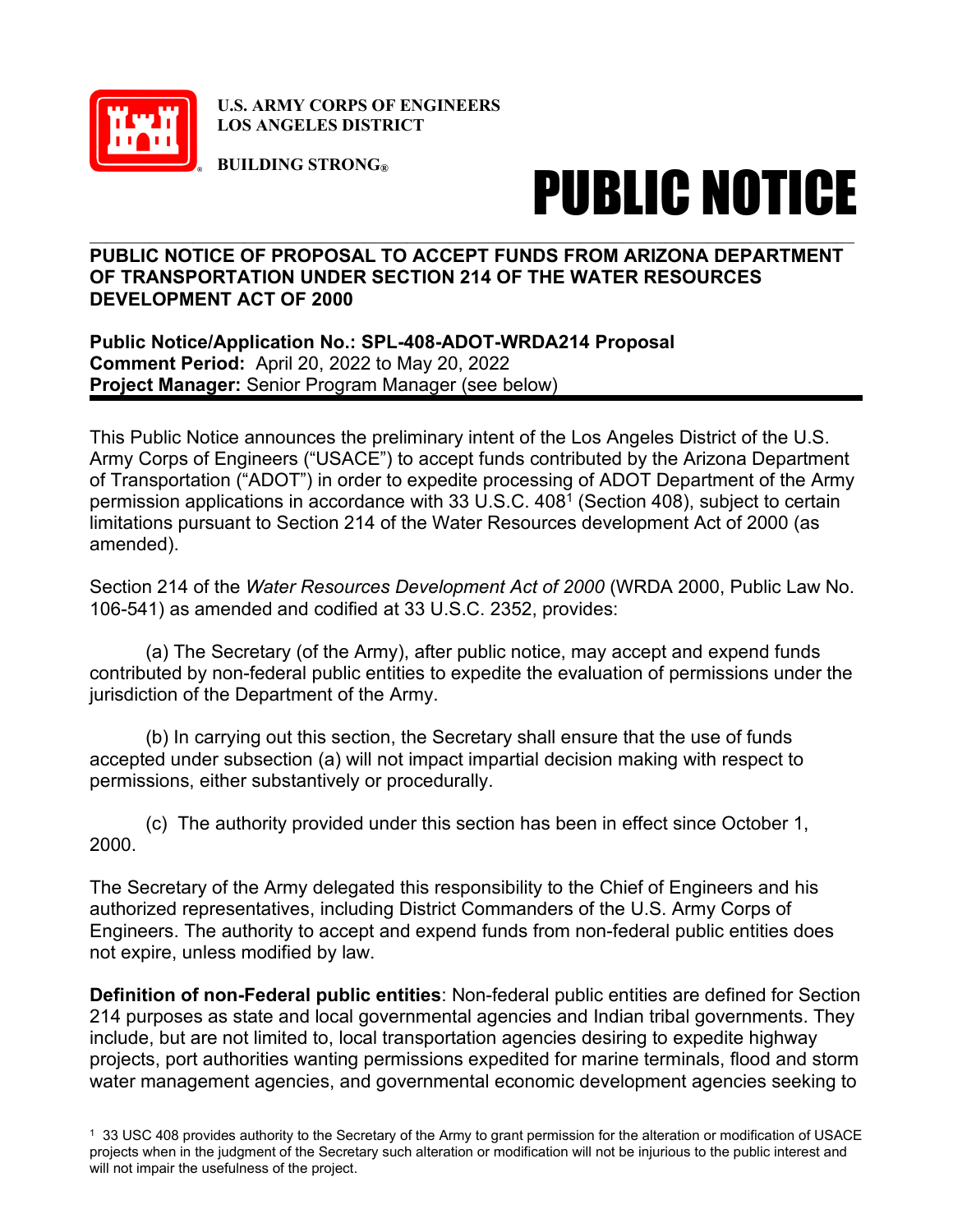expedite permission applications for certain kinds of work, including industrial or commercial development. ADOT meets this definition.

**How the Los Angeles District would expend the funds**: The USACE 408 permission Review budget is funded through the USACE Civil Works program in the annual Federal budget. Additional funds would be received by USACE from ADOT and would be added to the 408 permission Review budget, in accordance with the provisions of Section 214 of WRDA 2000. USACE would establish a separate account to track receipt and expenditure of the funds in the Corps of Engineers Financial Management System. With the supplemental funding, USACE would use funds for support services, both technical and administrative. USACE personnel would charge their time against a specific account when working on priority ADOT 408 permission applications.

**Activities for which funds will be expended**: Funds would be expended primarily on the labor and overhead of USACE Civil Works personnel evaluating priority 408 permission applications submitted by ADOT. Such 408 permission processing activities include, but are not limited to, the following: technical analyses and writing, real estate evaluation, risk analysis, copying or other clerical/support tasks, acquisition of GIS data, site visits, training, travel, coordination activities, additional personnel (including support/clerical staff), technical contracting, environmental documentation preparation and review. Funds will not be used for drafting, negotiating, or issuing any necessary real estate instruments.

If ADOT funds are fully expended and are not renewed, any remaining tasks necessary to complete processing of the 408 permission application would be handled like those of any other non-participant, subject to the availability of funds.

**Procedures to be used to ensure impartial decision-making**: Approval of ADOT Section 408 permission applications may be at the Director of Civil Works level or at the District Commander level, depending on the estimated magnitude of the impacts of the proposed modifications on USACE projects. To ensure the funds will not impact impartial decisionmaking, the following procedures would apply:

(a) No funds received under a Section 214agreement shall be expended to complete the District level determinations, including the determinations of the District Commander, whether these determinations are to result in a recommendation to the Director of Civil Works through the Division Commander, or whether they are to result in a final permission decision by the District Commander under delegated Section 408 approval authority.

(b)The final permission decision will be made available on the Los Angeles District web page.

(c) The USACE will not eliminate any procedures or decisions that would otherwise be required for that type of project and permission application under consideration.

(d) The USACE will comply with all applicable laws and regulations.